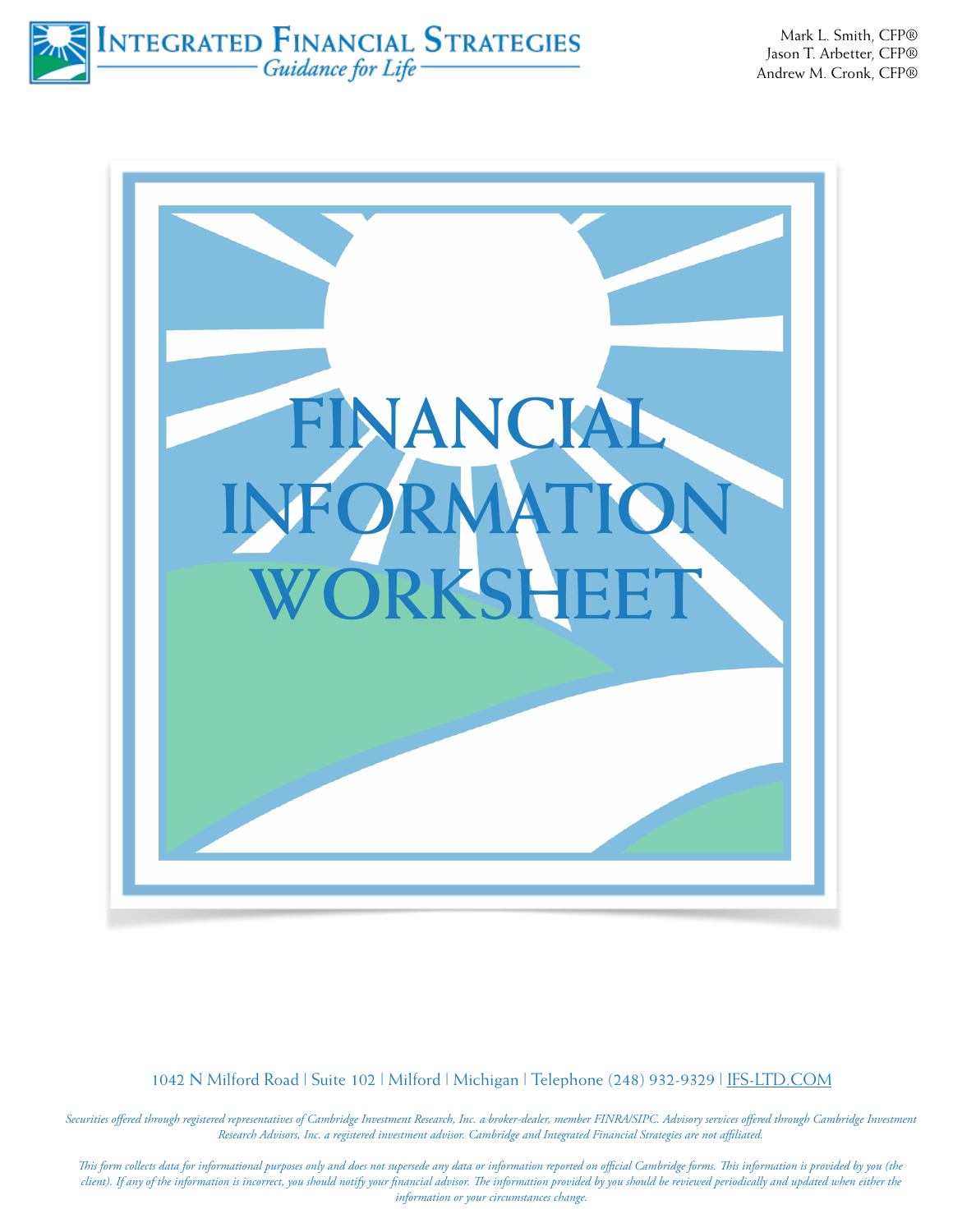# INTEGRATED FINANCIAL STRATEGIES

#### **PERSONAL INFORMATION**

Please provide a copy of your drivers license and a copy of the most recent statement for investment accounts you intend for Integrated Financial Strategies to manage. Please feel free to call our office if you need assistance.

| <b>Client</b>                                |                                                                            |                                                                       |
|----------------------------------------------|----------------------------------------------------------------------------|-----------------------------------------------------------------------|
|                                              |                                                                            |                                                                       |
| Last                                         | First                                                                      | Middle                                                                |
| (MM,DD,YYYY)                                 |                                                                            |                                                                       |
|                                              |                                                                            |                                                                       |
| Home Phone                                   | Cell Phone                                                                 | <b>Business Phone</b>                                                 |
|                                              |                                                                            | $\left(\text{MM/YYYY}\right)\qquad\qquad \left(\text{MM/YYYY}\right)$ |
| Street                                       | (Apartment/Suite/etc.)                                                     | City/State Zip                                                        |
|                                              |                                                                            |                                                                       |
| Street                                       | (Apartment/Suite/etc.)                                                     |                                                                       |
|                                              |                                                                            | City/State<br>Zip                                                     |
| <b>Spouse/Joint Investor/Trusted Contact</b> |                                                                            |                                                                       |
| Last                                         | First                                                                      | Middle                                                                |
| (MM,DD,YYYY)                                 |                                                                            |                                                                       |
|                                              |                                                                            |                                                                       |
| Home Phone                                   | Cell Phone                                                                 | <b>Business Phone</b>                                                 |
|                                              |                                                                            | (MM/YYYY)<br>(MM/YYYY)                                                |
|                                              |                                                                            |                                                                       |
| Street                                       | (Apartment/Suite/etc.)                                                     | City/State<br>Zip                                                     |
|                                              |                                                                            |                                                                       |
| Employer Address_                            | the control of the control of the control of the control of the control of |                                                                       |
| Street                                       | (Apartment/Suite/etc.)                                                     | City/State<br>Zip                                                     |

 $\overline{\phantom{0}}$ 1042 N Milford Road | Suite 102 | Milford | Michigan | Telephone (248) 932-9329 | IFS-LTD.COM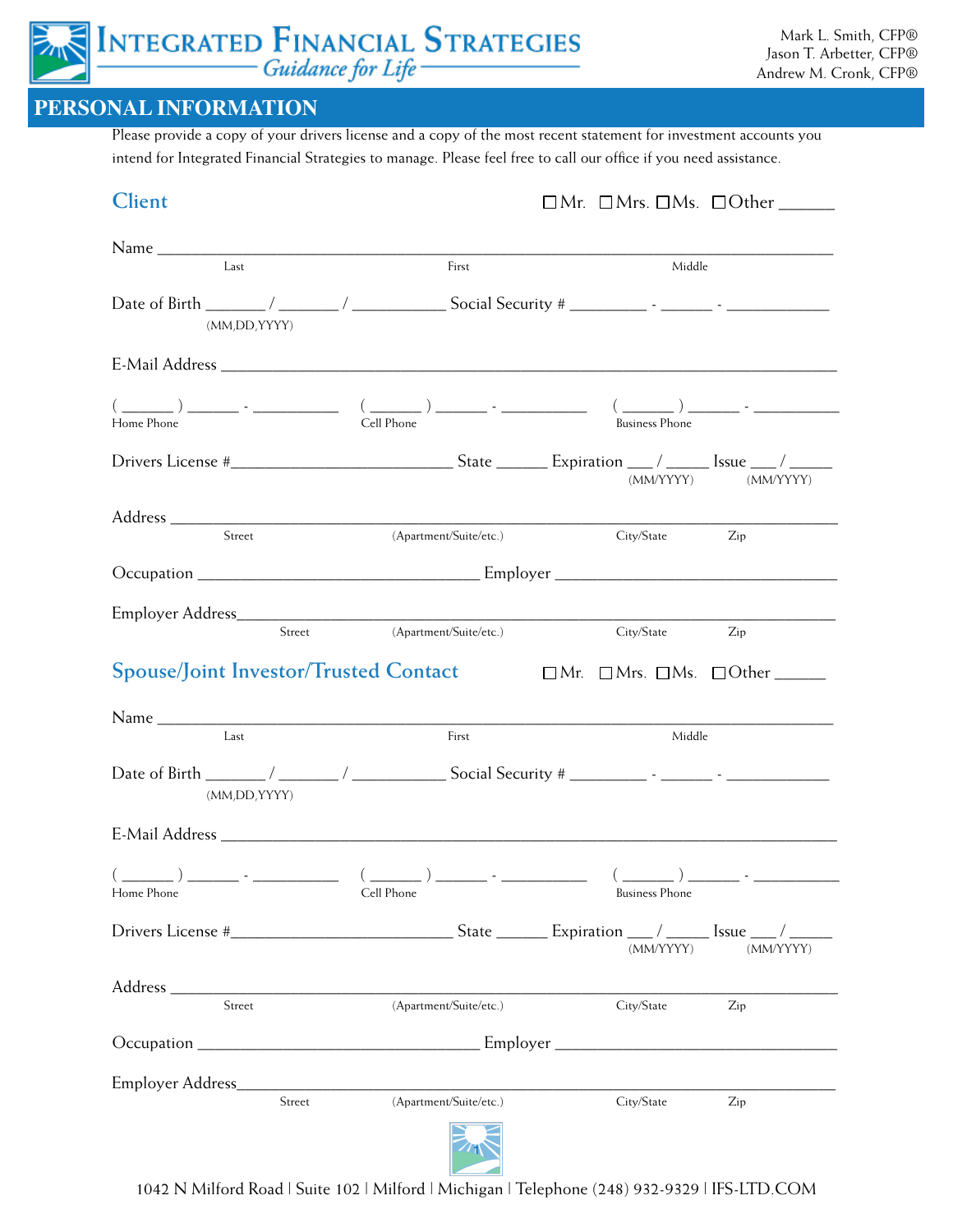

## **PERSONAL INFORMATION (Continued)**

#### C**hildren/Beneficiaries**

 $FIN$ 

|                                                                                                                                                                                                                               |                 | $\Box M$ $\Box F$                   |                   |                   |
|-------------------------------------------------------------------------------------------------------------------------------------------------------------------------------------------------------------------------------|-----------------|-------------------------------------|-------------------|-------------------|
| Name                                                                                                                                                                                                                          | DOB(MM/DD/YYYY) | Gender                              | Social Security # |                   |
|                                                                                                                                                                                                                               |                 | $\Box M$ $\Box F$                   |                   |                   |
| Name                                                                                                                                                                                                                          | DOB(MM/DD/YYYY) | Gender                              | Social Security # |                   |
|                                                                                                                                                                                                                               |                 | $\Box M$ $\Box F$                   |                   |                   |
| Name                                                                                                                                                                                                                          | DOB(MM/DD/YYYY) | Gender                              | Social Security # |                   |
|                                                                                                                                                                                                                               |                 | $\Box M$ $\Box F$                   |                   |                   |
| Name                                                                                                                                                                                                                          | DOB(MM/DD/YYYY) | Gender                              | Social Security # |                   |
| <b>ANCIAL OBJECTIVES</b>                                                                                                                                                                                                      |                 |                                     |                   |                   |
| <b>Financial Needs</b>                                                                                                                                                                                                        |                 |                                     |                   |                   |
| Please number in order of importance.                                                                                                                                                                                         |                 |                                     |                   |                   |
| <b>Funding Children's Education</b>                                                                                                                                                                                           |                 | Maximum Tax Advantage               |                   | <b>Income Now</b> |
| <b>Cash Management</b>                                                                                                                                                                                                        |                 | Income at Retirement (at age _____) |                   | <b>Travel</b>     |
| Other and the contract of the contract of the contract of the contract of the contract of the contract of the contract of the contract of the contract of the contract of the contract of the contract of the contract of the |                 |                                     |                   |                   |
|                                                                                                                                                                                                                               |                 |                                     |                   |                   |
| <b>Financial Data</b><br>Present monthly income (before taxes)                                                                                                                                                                |                 | \$                                  |                   |                   |
| Amount you could save each month                                                                                                                                                                                              |                 | \$                                  |                   |                   |
| Taxable income last year                                                                                                                                                                                                      |                 | \$                                  |                   |                   |
| Number of Dependents                                                                                                                                                                                                          |                 |                                     |                   |                   |
| <b>Retirement Data</b>                                                                                                                                                                                                        |                 |                                     |                   |                   |
| <b>Social Security</b>                                                                                                                                                                                                        |                 | \$                                  | $\bullet$         |                   |
| Pensions                                                                                                                                                                                                                      |                 | \$                                  |                   |                   |
| Investments                                                                                                                                                                                                                   |                 | \$                                  |                   |                   |
| Other                                                                                                                                                                                                                         |                 | \$                                  |                   |                   |
|                                                                                                                                                                                                                               |                 |                                     |                   |                   |
| <b>Total Monthly Retirement Income</b>                                                                                                                                                                                        |                 |                                     |                   |                   |
|                                                                                                                                                                                                                               |                 |                                     |                   |                   |

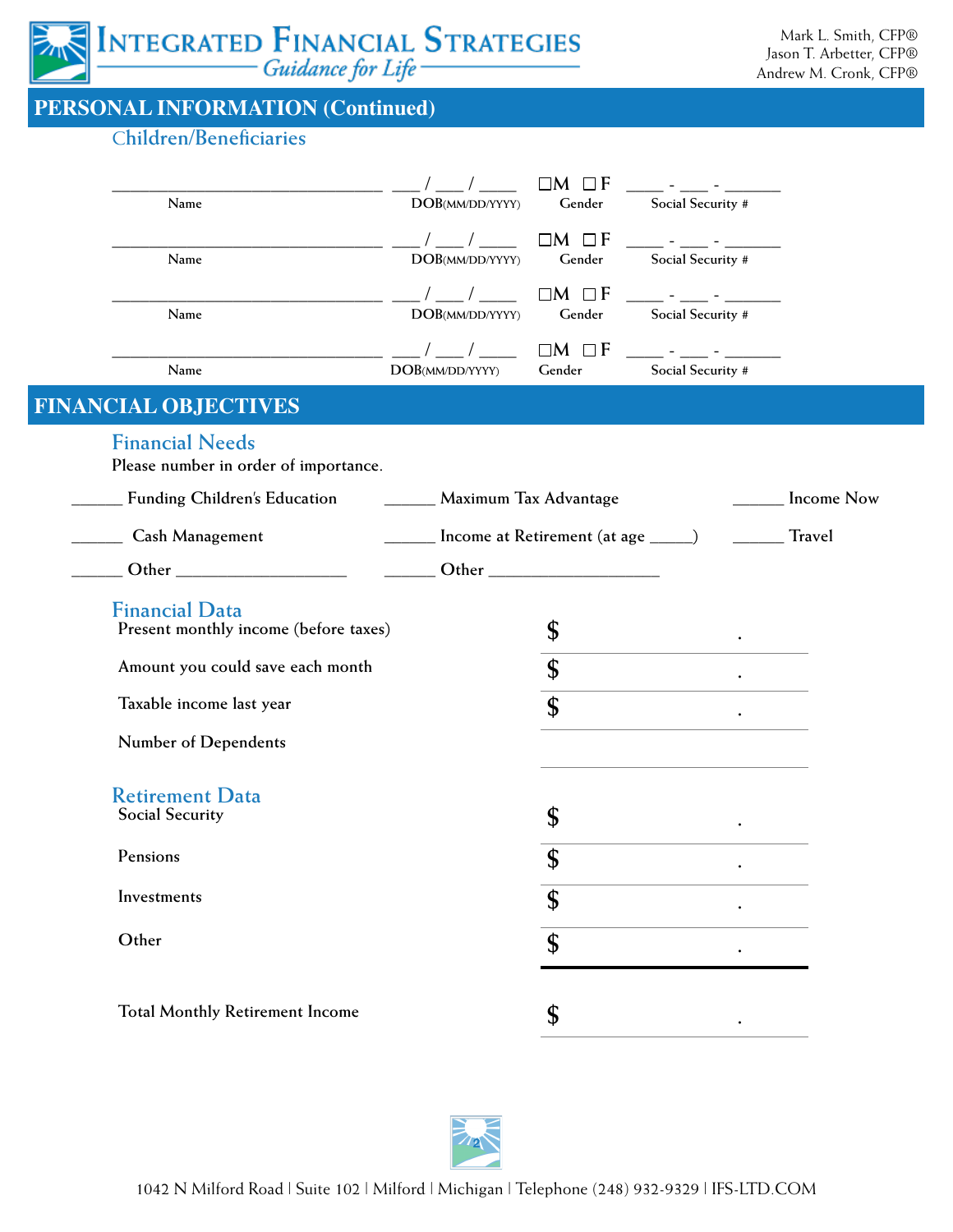#### **FINANCIAL RESOURCES**

#### **Cash Reserves (Checking, Savings, Money Market, Certificates of Deposit, etc.)**

| <b>Bank</b> | Type of<br>Account | Amount | <b>Interest Rate</b> |
|-------------|--------------------|--------|----------------------|
|             |                    | Φ<br>٠ | $\%$                 |
|             |                    | Φ      | $\%$                 |
|             |                    | J۳     | $\frac{0}{0}$        |

#### **Stocks, Mutual Funds, ETFs, etc.**

| # of Shares | <b>Company Name</b> | <b>Current Value</b> |
|-------------|---------------------|----------------------|
|             |                     |                      |
|             |                     |                      |
|             |                     | $\mathbf{p}$         |
|             |                     | $\mathbf{D}$         |
|             |                     | Φ                    |
|             |                     |                      |

#### **Bonds (Government, Municipal, Corporate)**

| # of Bonds | <b>Company Name</b> | <b>Current Value</b> |
|------------|---------------------|----------------------|
|            |                     |                      |
|            |                     |                      |
|            |                     |                      |

#### **Annuities (Fixed or Variable)**

| Annuitant | Company | Type (Circle One) |                           | <b>Current Value</b> |
|-----------|---------|-------------------|---------------------------|----------------------|
|           |         | Variable          | Fixed $\vert \mathbf{\$}$ |                      |
|           |         | Variable          | Fixed $\vert \mathbf{\$}$ |                      |
|           |         | Variable          | Fixed                     | $\vert$ s            |

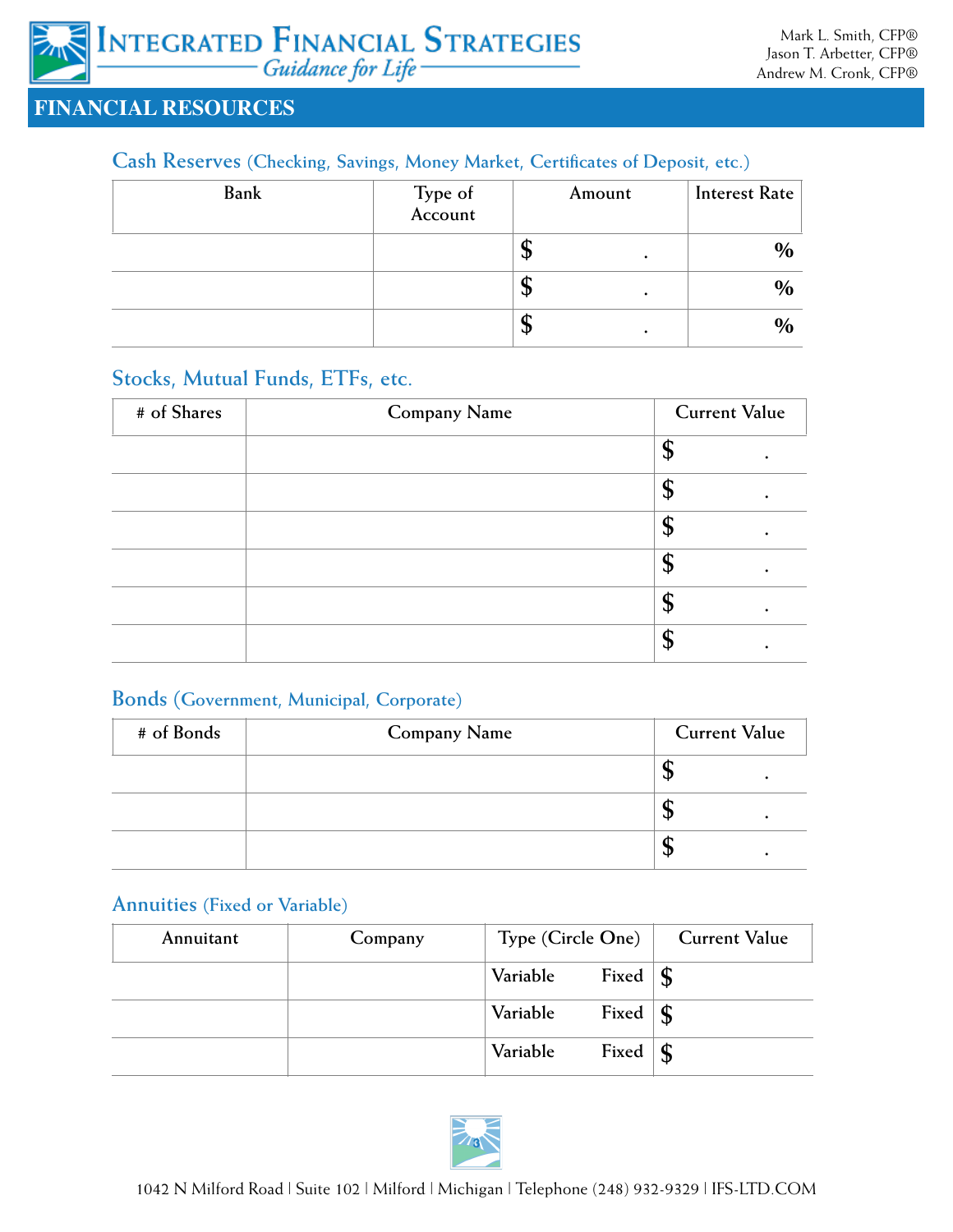## INTEGRATED FINANCIAL STRATEGIES Guidance for Life

#### **FINANCIAL RESOURCES (Continued)**

### **401k, Profit Staring, Pension Plan**

| <b>Annual Employee Contribution</b> |  |
|-------------------------------------|--|
| <b>Annual Employer Contribution</b> |  |
| <b>Vested Amount</b>                |  |
| Non-Vested Amount                   |  |

#### **Limited Partnerships and REITs**

| <b>Investment Name</b> | <b>Current Value</b> |  |
|------------------------|----------------------|--|
|                        |                      |  |
|                        |                      |  |
|                        |                      |  |

#### **Real Estate (Residence, Second Home, Industrial, Commercial, Land)**

| <b>Type</b> | <b>Original Cost</b> | Current<br>Value | Mortgage<br>Balance | Mortgage<br>Rate | Terms |                   | Payments  | Property<br>Tax |
|-------------|----------------------|------------------|---------------------|------------------|-------|-------------------|-----------|-----------------|
|             | \$                   | \$               | \$                  | $\frac{0}{0}$    |       | \$                |           | \$              |
|             | \$                   | \$               | \$                  | $\frac{0}{0}$    |       | \$                |           | \$              |
|             | \$                   | \$               | \$                  | $\%$             |       | $\boldsymbol{\$}$ |           | \$              |
|             | \$                   | \$               | \$                  | $\frac{0}{0}$    |       | \$                |           | \$              |
|             | \$                   | \$               | \$                  | $\%$             |       | \$                |           | \$              |
|             | \$                   | \$               | \$                  | $\frac{0}{0}$    |       | \$                | $\bullet$ | \$              |

If you did not have enough room to list all of your assets above (bonds, stocks, mutual funds, real estate, annuities, etc.), please feel free to write them on the notes page on the last page of this form or submit additional information on a separate sheet of paper.

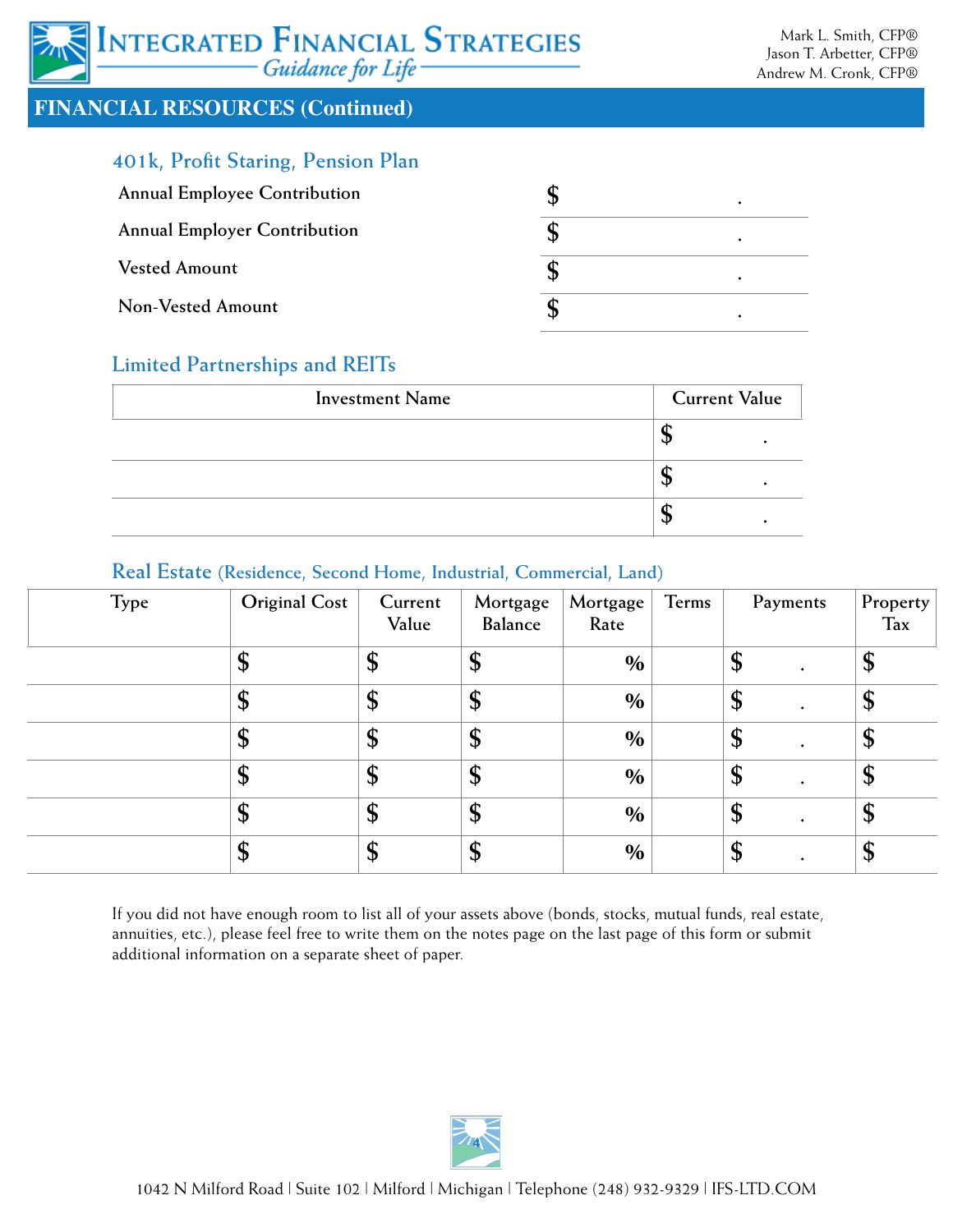

## **PERSONAL ASSETS**

| Type                           | Description | Value           |
|--------------------------------|-------------|-----------------|
| Household                      |             | \$<br>$\bullet$ |
| Furnishings                    |             | \$<br>$\bullet$ |
|                                |             | \$<br>$\bullet$ |
| Automobiles                    |             | \$<br>$\bullet$ |
|                                |             | \$              |
|                                |             | \$              |
| Boats,                         |             | \$              |
| Campers, etc.                  |             | \$              |
|                                |             | \$              |
| Fur and                        |             | \$              |
| Jewelry                        |             | \$              |
|                                |             | \$              |
| Collections<br>(stamps, coins, |             | \$<br>$\bullet$ |
| etc.)                          |             | \$<br>$\bullet$ |
|                                |             | \$<br>$\bullet$ |
| Others (please                 |             | \$              |
| describe)                      |             | \$              |
|                                |             | \$              |

#### **LIABILITIES**

**Current Liabilities (To be paid off in less than 12 months)**

| Type                                        |    | Payment<br>Amount | Approximate<br>Payoff Date<br>(MM, YYYY) | Interest<br>Rate | Loan Balance |
|---------------------------------------------|----|-------------------|------------------------------------------|------------------|--------------|
| <b>Credit Card Balances</b>                 | J  |                   |                                          | $\%$   \$        |              |
| <b>Current Personal Loans</b><br>(describe) | Φ  |                   |                                          | $\%$   \$        |              |
|                                             | \$ |                   |                                          | $\%$             |              |

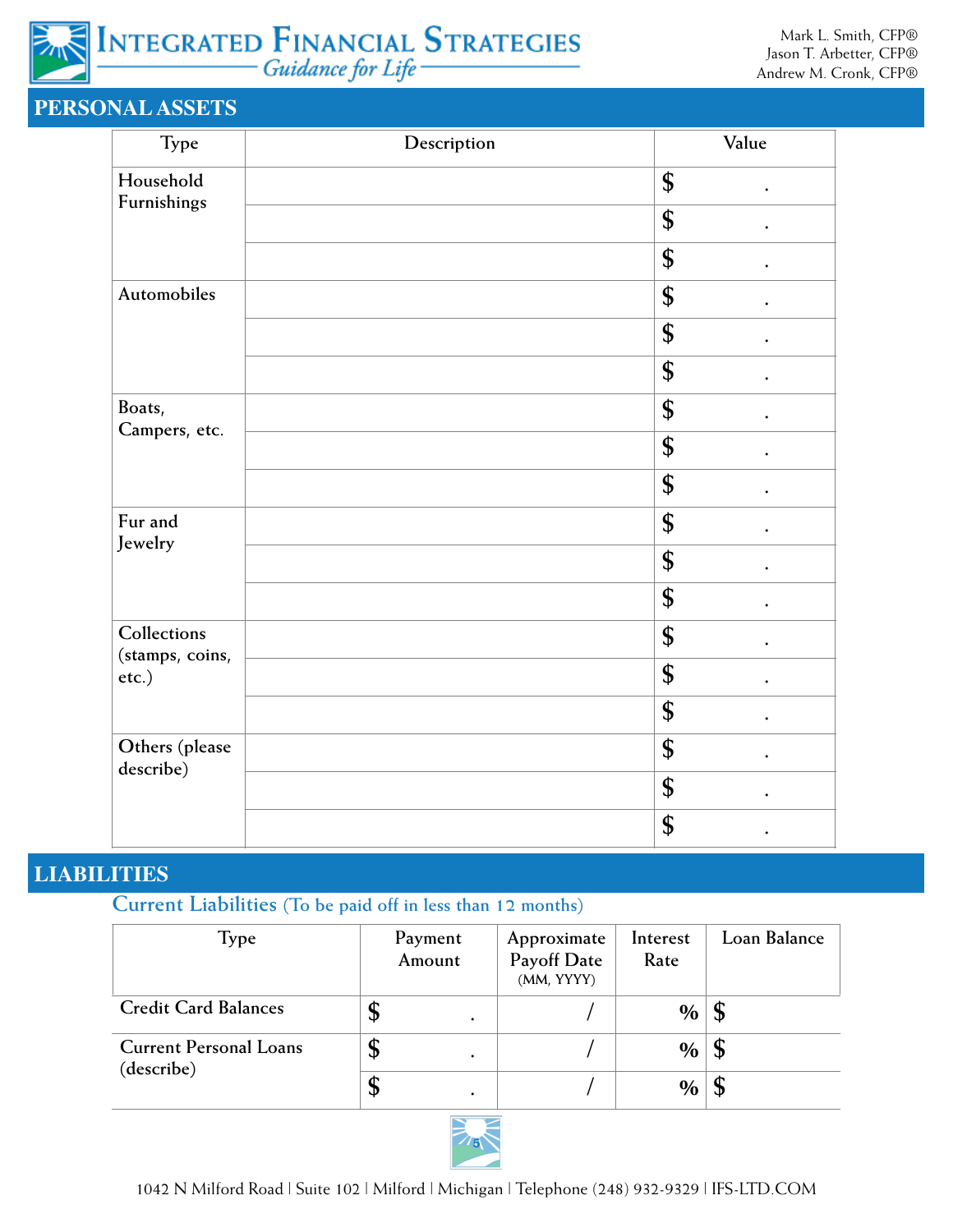#### **LIABILITIES (Continued)**

#### **Long Term Liabilities (other than real estate and business mortgages)**

| Type                      |                | Payment<br>Amount | Approximate<br><b>Payoff Date</b><br>(MM, YYYY) | Interest<br>Rate | Loan Balance   |
|---------------------------|----------------|-------------------|-------------------------------------------------|------------------|----------------|
| <b>Business Loans</b>     | Ф              | ٠                 |                                                 | $\%$             | $\mathfrak{g}$ |
| Automobile Loans          | Φ              |                   |                                                 | $\%$             | $\mathfrak{p}$ |
| Personal Loans (describe) | P              | $\bullet$         |                                                 | $\%$             | ' \$           |
|                           | $\mathfrak{p}$ |                   |                                                 | $\%$             |                |

## **INSURANCE COVERAGE**

#### **Life Insurance**

| Insured | Company | Face Amount | Cash Value | <b>Annual Premium</b> |
|---------|---------|-------------|------------|-----------------------|
|         |         | ◡           | Ψ          | ٠IJ                   |
|         |         | Jυ          | Ψ          | кIJ                   |
|         |         | ۰D          |            |                       |

## **Other Insurance (Medical, Disability, Automobile, Umbrella, UTC, and Homeowners)**

|                          | Insured | Company | Deductable      | <b>Annual Premium</b> |
|--------------------------|---------|---------|-----------------|-----------------------|
| Medical                  |         |         | \$<br>$\bullet$ | \$                    |
|                          |         |         | \$<br>$\bullet$ | \$<br>٠               |
| Disability               |         |         | \$              | \$                    |
|                          |         |         | \$              | \$                    |
| Automobile               |         |         | \$<br>$\bullet$ | \$                    |
|                          |         |         | \$<br>$\bullet$ | \$                    |
| Homeowners               |         |         | \$              | \$                    |
|                          |         |         | \$              | \$                    |
| Long Term<br>Health Care |         |         | \$<br>$\bullet$ | \$<br>$\bullet$       |
|                          |         |         | \$<br>$\bullet$ | \$<br>$\bullet$       |
| Umbrella                 |         |         | \$              | \$                    |